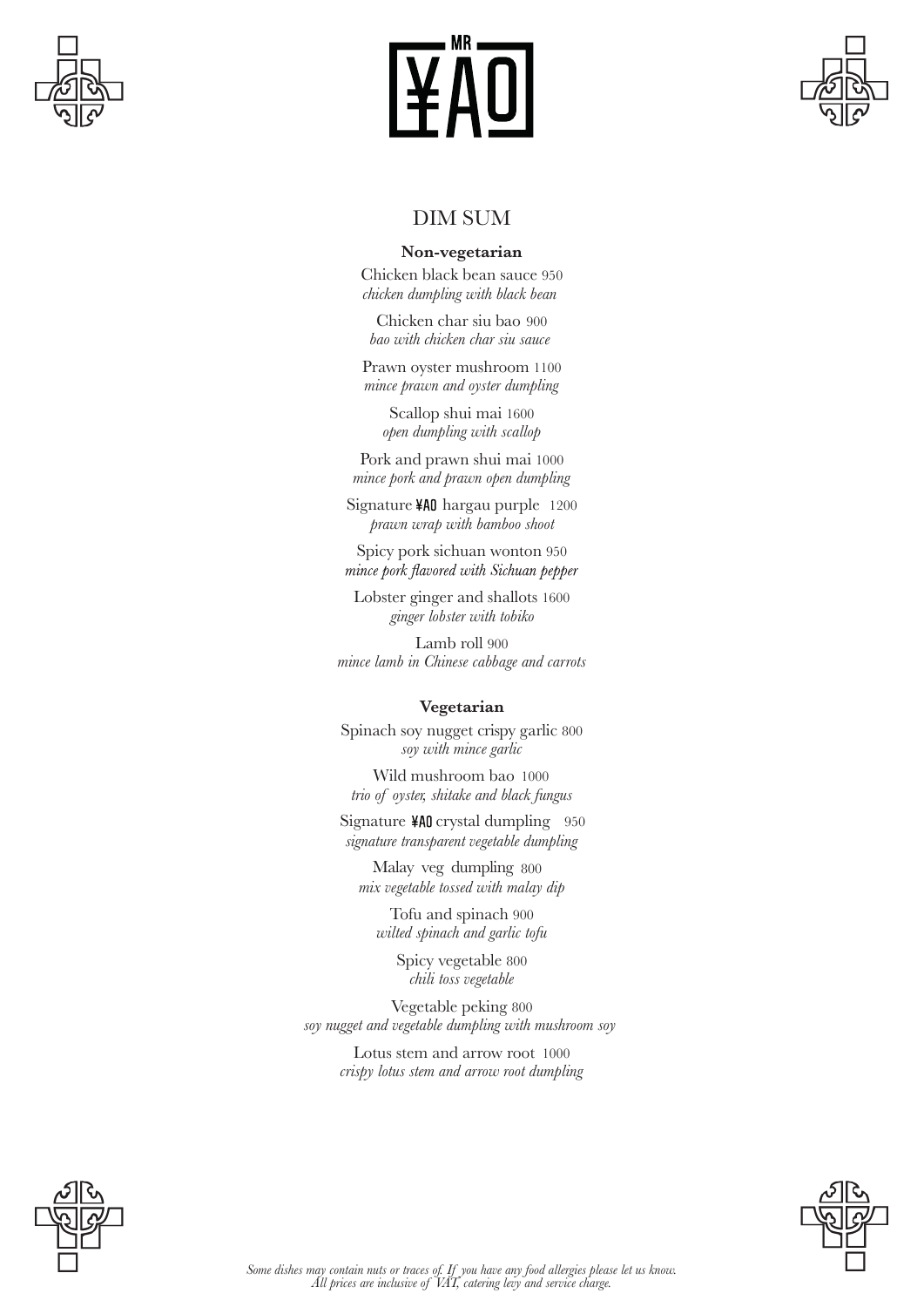





## SALADS

#### **Non-vegetarian**

Crispy duck salad – 900 *arugula leaves, crispy duck, plum sauce* 

Raw mango and pan seared tuna  $-1000$ *tangy mango salad served with pan seared tuna*

#### **Vegetarian**

Signature  $440$  black fungus – 1100 *fungus mushroom with garlic, chili, lemon*

> Chili cucumber – 500 *slice cucumber with chili garlic*

Moush moush  $-700$ *lettuce roll served with cucumber and carrots* 

## STARTERS/SMALL PLATES

#### **Non-vegetarian**

Prawn cracker with dips – 600 *fried cracker served with chili dip*

Signature  $40$  basil chicken wings – 1100 *chicken wings in yao's signature bbq sauce* 

> Sesame chicken – 1100 *slice chicken in sesame*

Mini chicken spring roll – 900<br>filo pastry sheet rolled with chicken

Deep fried prawn, fresh daikon -1400 *battered prawn with diakon and ginger salad*

Lemon prawn spring onion  $-1400$ *prawn tossed with butter lemon sauce* 

Salt and pepper prawn – 1400 *deep fried prawn with garlic, leeks and onion*

Chili beef wonton – 1100 *wonton sheet wrapped with spicy beef*

Fried spicy ribs – 1200 *pork ribs with chili, garlic and onion slice*

#### **Vegetarian**

Aubergine miso chips – 600 *slice aubergine miso butter*

Chili garlic cashew nut – 900 *fried cashew nut tossed with chili and onion*

> Crispy tofu chili garlic – 900 *tofu with chili garlic sauce*

Salt and pepper vegetable – 900 *crispy mix vegetable with leeks and onion* Crispy corn kernels – 800

*served with chili aioli*

Mini vegetable spring roll – 800 *filo pastry sheet with assorted vegetable*

Signature  $440$  shredded potatoes – 700 *julienne potato tossed with Sichuan pepper*





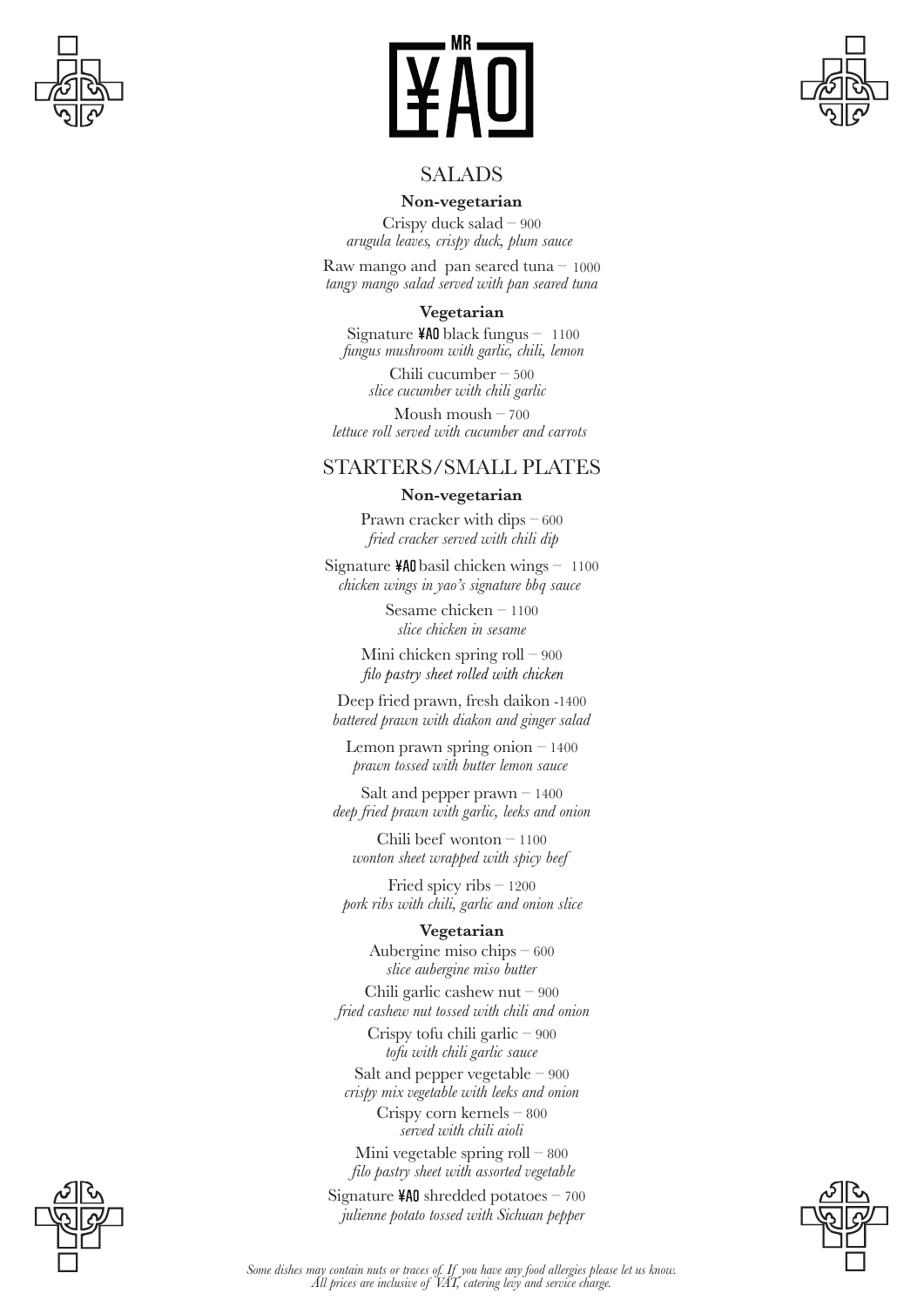





#### SOUPS

#### **Non-vegetarian**

Sweet corn crab 650 Sweet corn chicken 500 Seafood dumpling 650 *light broth with seafood dumpling* Hot and sour chicken 500 Hot and sour seafood 650

#### **Vegetarian**

Sweet corn 400 Hot and sour tofu and veg 400

Tomato egg 400 *tomato broth with hint of egg*

> Signature ¥AO 600 *veg and tofu black bean*

# MAIN COURSE **Chicken**

Signature  $40$  chicken hot pot 1400 *traditional spicy chicken hot pot*

Chicken cashew nut and pepper 1400 *dice chicken, green pepper and cashew nut*

Kung pao chicken 1100 *dry chili with red chili and cashew nut*

Chicken black bean 1400 *light fry chicken tossed with black bean sauce*

> Chicken in chili garlic 1400 *slice chicken with chili and garlic*

Fu yung 900 *Chinese scrambled with vegetable* 

#### **Beef**

Stir fry rib eye in black bean 2500 *aged rib eye with black bean sauce*

Sizzling garlic beef 1200 *beef served on sizzler with oyster sauce* 

Signature ¥A0 dry chili beef 1200 *slice beef with chili, garlic and cashew nut*

Sirloin steak asparagus Sichuan pepper corn 2500 *aged sirloin steak served with tangy Sichuan sauce*

#### **Pork**

Classic sweet and sour 1400 *battered pork tossed with sweet n sour sauce and pineapple*

Signature ¥A0 shredded pork spring onion 1400 *julienne pork served with ginger, and spring onion*

Braised pork belly black bean 1400 *slow cooked pork belly with Sichuan black bean sauce*



*Some dishes may contain nuts or traces of. If you have any food allergies please let us know. All prices are inclusive of VAT, catering levy and service charge.*

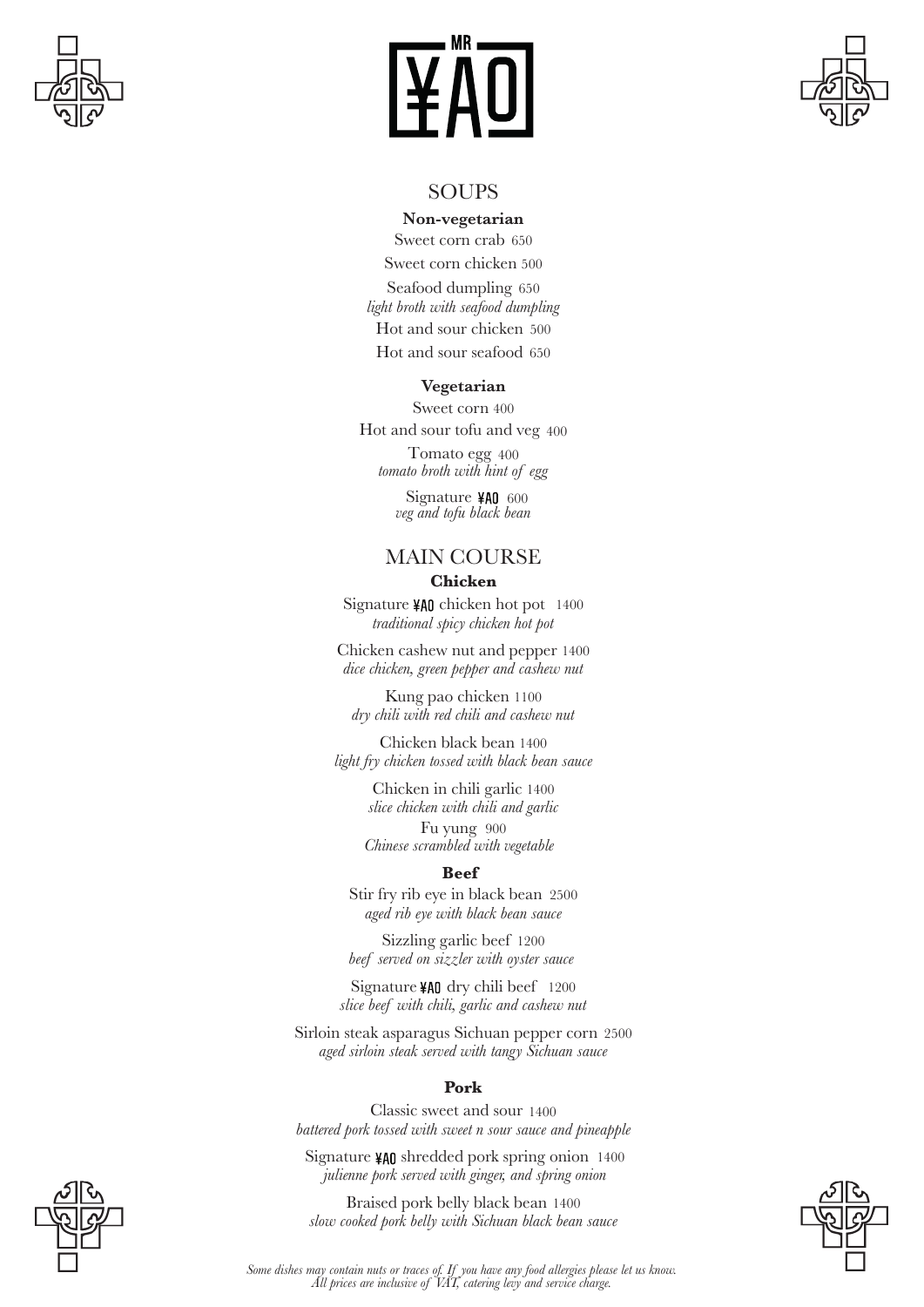



#### **Lamb**

Dry chili lamb 1400 *sauté lamb with onion, leeks and chili*

Signature ¥A0 Honey chili lamb 1400 *slice lamb tossed with chili and honey*

#### **Seafood**

Hot garlic prawn 1600 *prawn with hot garlic sauce*

Signature ¥A0 prawn stir fry 1800 *prawn tossed with oyster sauce and garlic*

> Chili ginger crab 2100 *crab with chili ginger sauce*

Hot garlic lobster 4800 *lobster cooked with hot garlic sauce*

Sichuan crispy fish 1400 deep fried fish tossed with Sichuan sauce

> Steamed fish 1100 fish fillet with ginger and soy

> > Whole fish 2100 steamed / crispy *Served with ginger soy*

#### **Tofu**

Crispy tofu chili garlic 950 *fried tofu in chili garlic sauce*

Ma po tofu 950 *soft tofu, Sichuan pepper*

Spinach tofu roll 950 *tofu rolled with spinach in black bean* 

Signature ¥AO tofu 1100 *round soft tofu chili sauce and cashewnuts*

Tofu black pepper 950 *fried tofu tossed with black pepper* 

#### **Vegetables**

Vegetable clay pot Assam sauce 900 *mix vegetable in curried assam sauce*

Signature ¥A0 sizzler vegetable garlic sauce 900 *vegetable tossed with white garlic sauce* 

> Spicy French beans 900 *fried beans, black bean and Sichuan*

Black fungus and pok choi 900 *tossed with hot garlic sauce*

Stir fry garlic spinach 900 *garlic wilted spinach*

Sweet and sour veg 900 *tossed in sweet and sour sauce*

Stir fried soy vegetable 900 *tossed in light soy sauce*





*Some dishes may contain nuts or traces of. If you have any food allergies please let us know. All prices are inclusive of VAT, catering levy and service charge.*

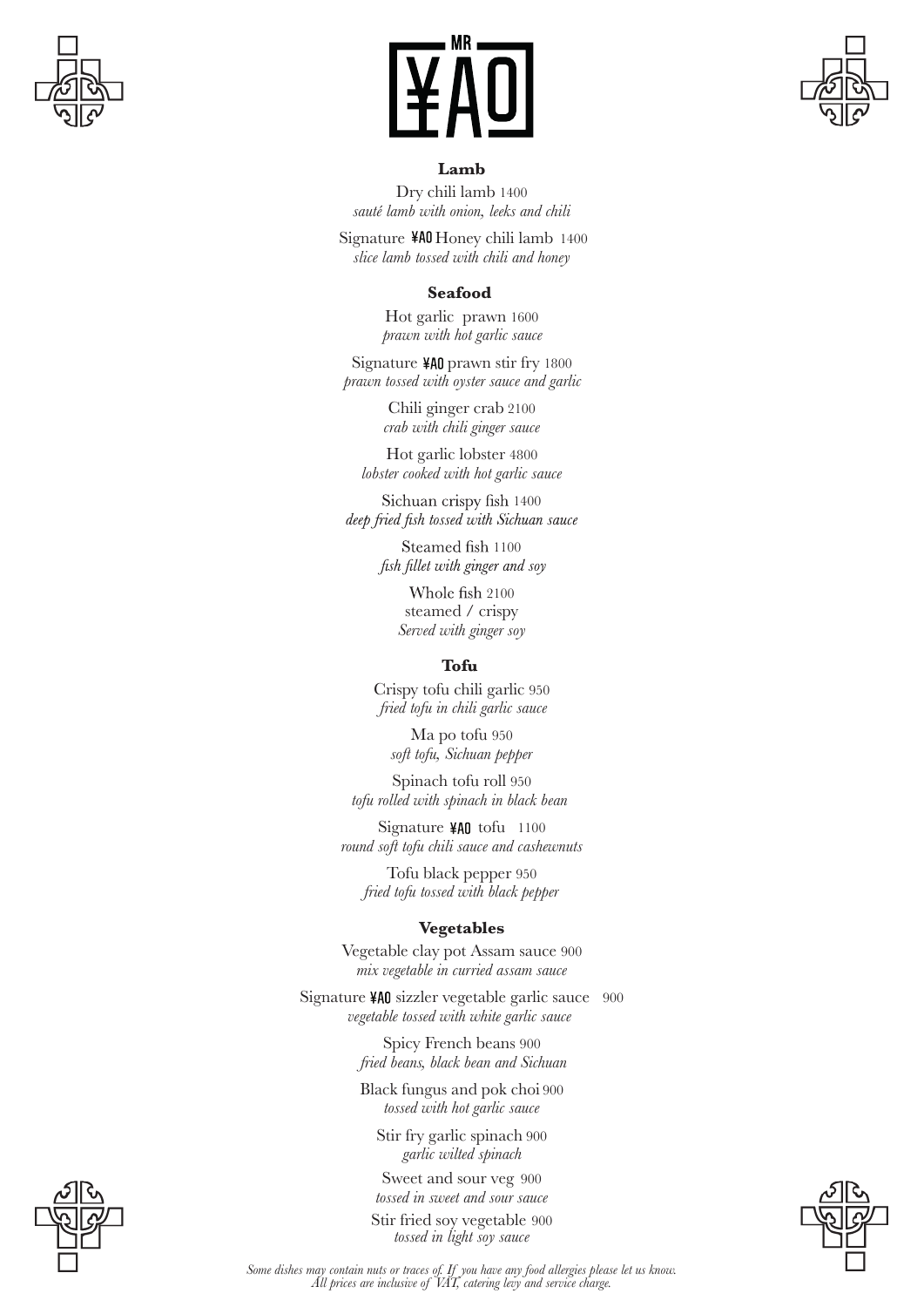





# SERVED ON TABLE

Signature  $440$  roast duck half / full – 2500 / 3500 *served with pan cake, cucumber, leeks and plum sauce* 

# NOODLES

Chicken 700 Slice beef 800 **Non-vegetarian**

Pork, egg and chili 800

Tofu and vegetable in Sichuan 600 Shredded vegetable 600 Oyster mushroom, Chinese cabbage 600 *choose from egg homemade noodle / udon noodle and sweet potato noodle*  **Vegetarian**

# **RICE**

Steamed rice 400

Sticky rice 400 *ask your server for availability*

Plain fried 600 Special fried rice 800 *(prawn / chicken / beef)*

Egg and cashew nut 700 Vegetable 600

# DESSERTS

Signature ¥A0 sichuan tiramisu 700

Caramelized ginger crème brulee 700 ginger flavored crème bruele

Classic date pancake with vanilla ice cream 700 filo pastry with dates

Toffee pudding 700 sticky sponge cake with dates and toffee sauce

Sizzler brownie marshmallow 700 Chocolate five spice mousse 700

> Homemade Ice cream Wasabi 400 Coconut and jaggery 350



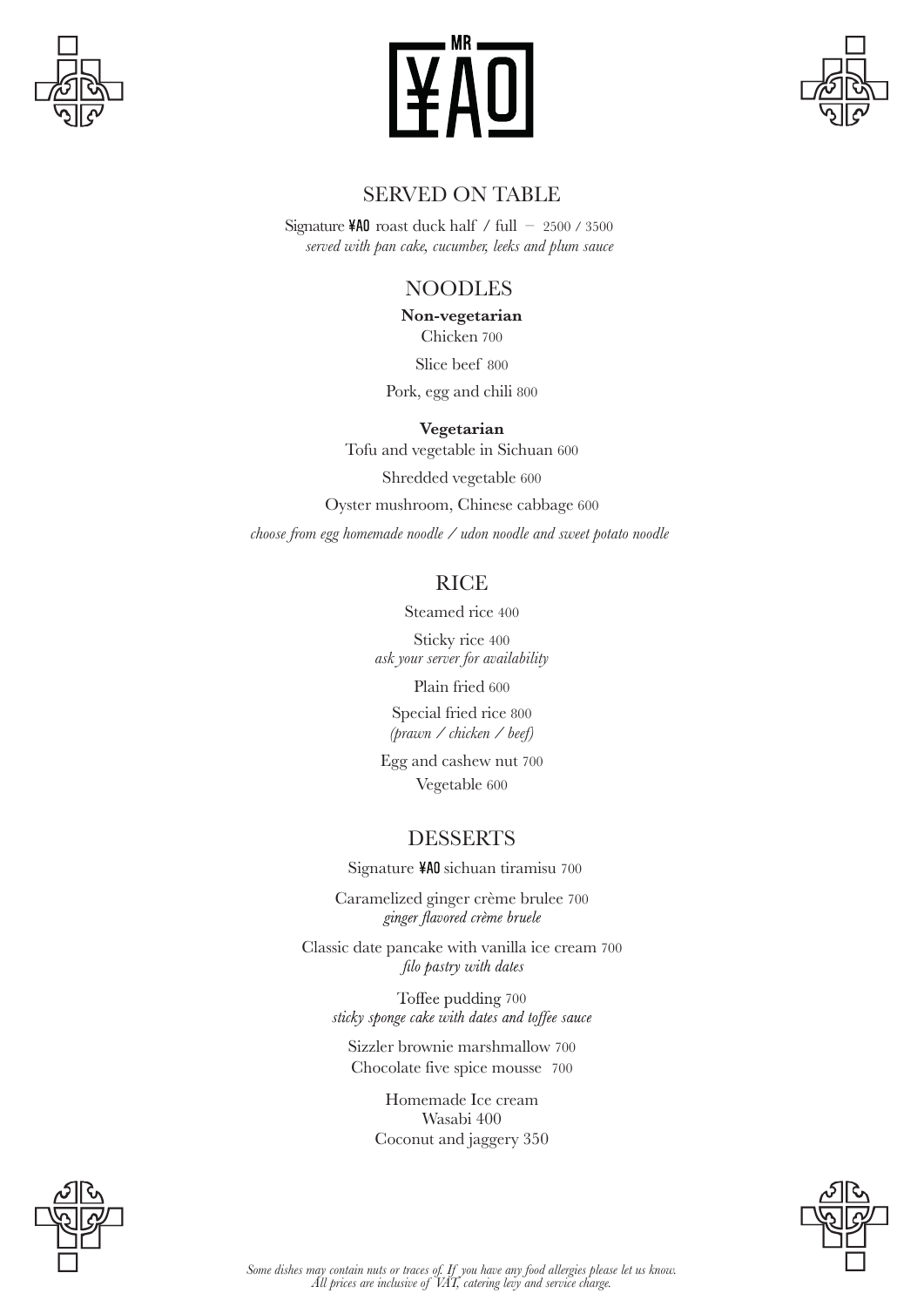

WAO **READ** 



| <b>COCKTAILS</b>                                          |      |
|-----------------------------------------------------------|------|
| <b>Shandie Dandies</b>                                    |      |
| Golden Tip Brew                                           | 750  |
| Yunnan & Ginger Vodka, Ginger Syrup, Lime Juice,          |      |
| Orange Blossom Water, Yao Beer                            |      |
| <b>Black Shandy</b>                                       | 750  |
| Tangerine Juice, Guinness, Yao Cola                       |      |
| Smoke Mountain                                            | 850  |
| Johnnie Walker Black Label, Honey Syrup, Lime Juice,      |      |
| Lapsang, Yao Beer                                         |      |
| <b>High Balls</b>                                         |      |
| Joy & Luck                                                | 900  |
| Yunnan & Ginger Vodka, Ginger Syrup, Mandarin Juice       |      |
| Yao Batanga                                               | 1100 |
| Don Julio Blanco, Hibiscus Syrup, Yao Cola                |      |
| Yakka                                                     | 1000 |
| Havana Club 3 Years, Coconut Cream, Passion Fruit Puree,  |      |
| Pineapple Juice, Orange Blossom Water                     |      |
| <b>Dragon Martinis</b>                                    |      |
| Green Dragon                                              | 1200 |
| Oolong Gin, Coconut Vermouth                              |      |
| Red Dragon                                                | 1200 |
| Yunnan & Ginger Vodka, Hibiscus & Pineapple Vermouth      |      |
| Iron Dragon                                               | 1200 |
| Oolong Gin, Grapefruit & Chili Vermouth, Tio Pepe         |      |
| <b>Cold Brew Tea Blends</b>                               |      |
| Yunnan Blossom                                            | 400  |
| Yunnan & Ginger, Ginger Syrup, Lime Juice, Orange Blossom |      |
| Fujian Rose                                               | 600  |
| Silver Needle & Rose Tea, Rose Water, Hibiscus Syrup,     |      |
| Lime Juice                                                |      |
| Guanyin Mandarin                                          | 600  |
| Tie Guan Yin, Mandarin, Coconut Water, Honey Syrup        |      |



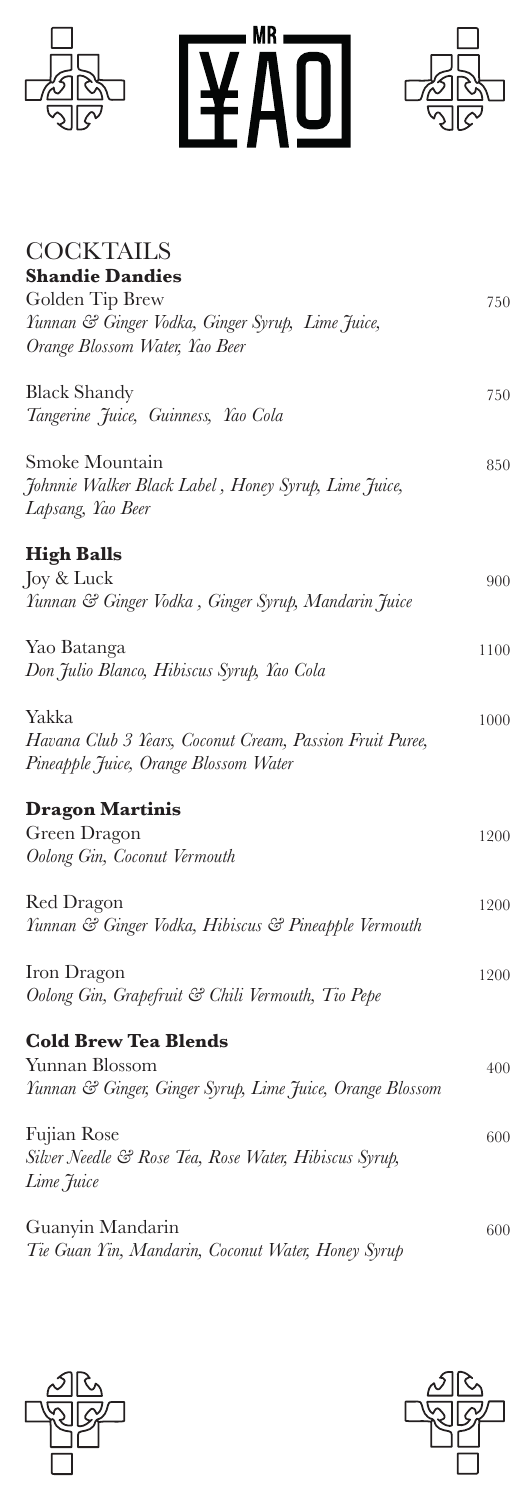

# $\overline{\mathsf{MR}}$



300/6000 300/6000 300/5500 300/6000 350/7000 350/7000 400/8000 300/6000 400/8000 350/7000 350/7000 350/7000 400/7000 400/9500 350/7000 300/6000 450/11000 350/7000 300/6000 300/6000 400/9500 300/6000

# APERITIFS AND LIQUEURS

| Campari                          |
|----------------------------------|
| Aperol                           |
| Cinzanno – Bianco / Dry / Rosso  |
| Pimms No.1                       |
| Pernod                           |
| Ricard                           |
| Jagermeister                     |
| Amarula                          |
| Amaretto Disaronno               |
| Sheridan                         |
| Bailey's Irish Cream             |
| Frangelico                       |
| Cointreau                        |
| Galliano Authentico              |
| Kahlua                           |
| Elderflower Liqueur              |
| <b>Grand Marnier</b>             |
| Southern Comfort                 |
| Tango Apple Sour                 |
| Zappa (Clear, Red, Green, black) |
| Fernet Branca                    |
| Ginger Liqueur                   |
|                                  |

# SPIRITS

| Vodka                               |            |
|-------------------------------------|------------|
| Ketel One                           | 350/7000   |
| Ciroc                               | 400/9000   |
| Belvedere                           | 450/10000  |
| <b>Grey Goose</b>                   | 450/10000  |
| Absolut (Citron, Mandarin, Vanilla) | 300/7000   |
| Smirnoff Regular                    | 250/5000   |
| Beluga Nobel                        | 400/8500   |
| Beluga Transatlantic                | 450/10000  |
| Beluga Gold Line                    | 1500/25000 |
| Stolichnaya                         | 300/7000   |
|                                     |            |

# **Gin**

Gordon's London Dry Beefeater Tanqueray Gin Tanqueray No. 10 Hendricks Bombay Sapphire BullDog Monkey 47





300/6000 300/6000 350/8000 350/8000 350/8000 350/7500 400/10000 400/10000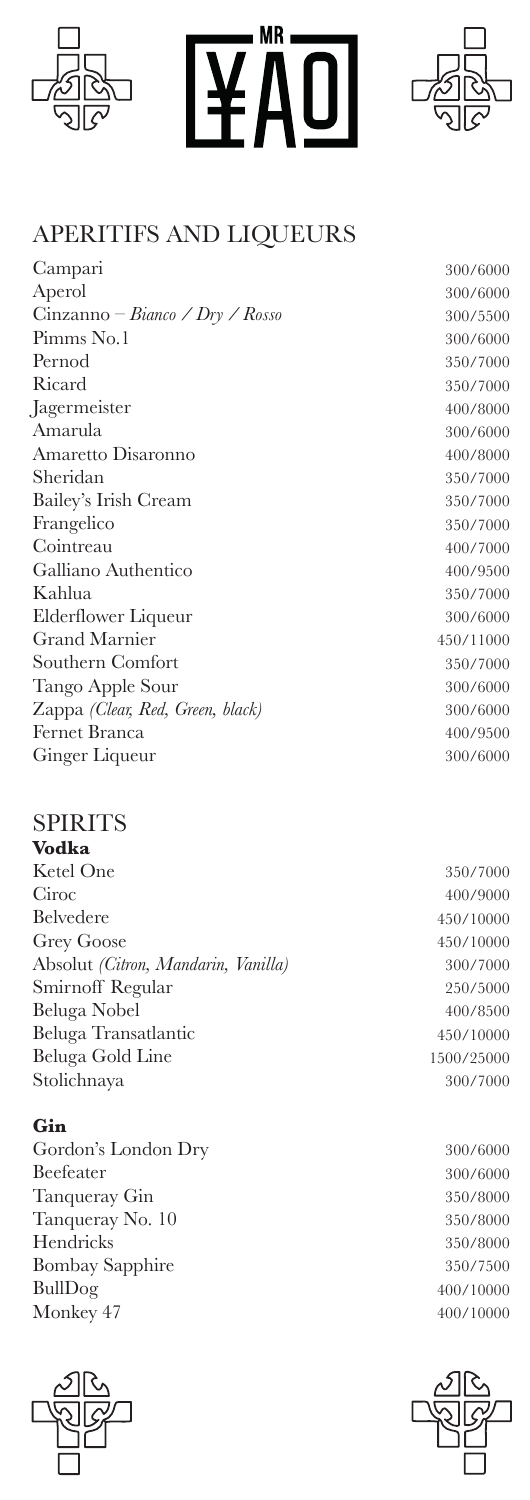





# **Tequila**

Don Julio – *Blanco* Anejo Reposado Jose Cuervo – *Silver and Gold* Patron – *Silver* Café Olmeca - *Silver, Gold & Chocolate*

### **Rum**

Captain Morgan – *Dark & Spiced* Bacardi – *Carta Blanca, Gold, Oak heart* Havana - 3 Years Havana - 7 Years Malibu Myers Ron Zacapa 23

# **Cognac/ Brandy**

Hennessey – VS Hennessey – VSOP Hennessey – XO Remy Martin – VSOP Remy Martin – XO Martell – VS Martell – Blue Swift Martell – XO Martell – Cordon Bleu Viceroy Brandy Saint Remy Brandy

#### WHISKY **Blended Scotch**

Famous Grouse JW Red Label JW Black Label JW Double Black JW Gold Label Reserve JW Platinum Label JW Blue Label JW King George V Chivas Regal - 12 Monkey Shoulder



350/7000 350/7000 350/7500 500/10000 400/10000 350/7000 700/16500

500/10000 600/13000 1800/30000 600/13000 1800/30000 500/10000 600/13000 1800/30000 1100/22000 350/8500 350/8000

350/6500 350/6500 400/8000 450/10000 600/15000 850/21000 1300/28000 4000/80000 550/12000 350/8000



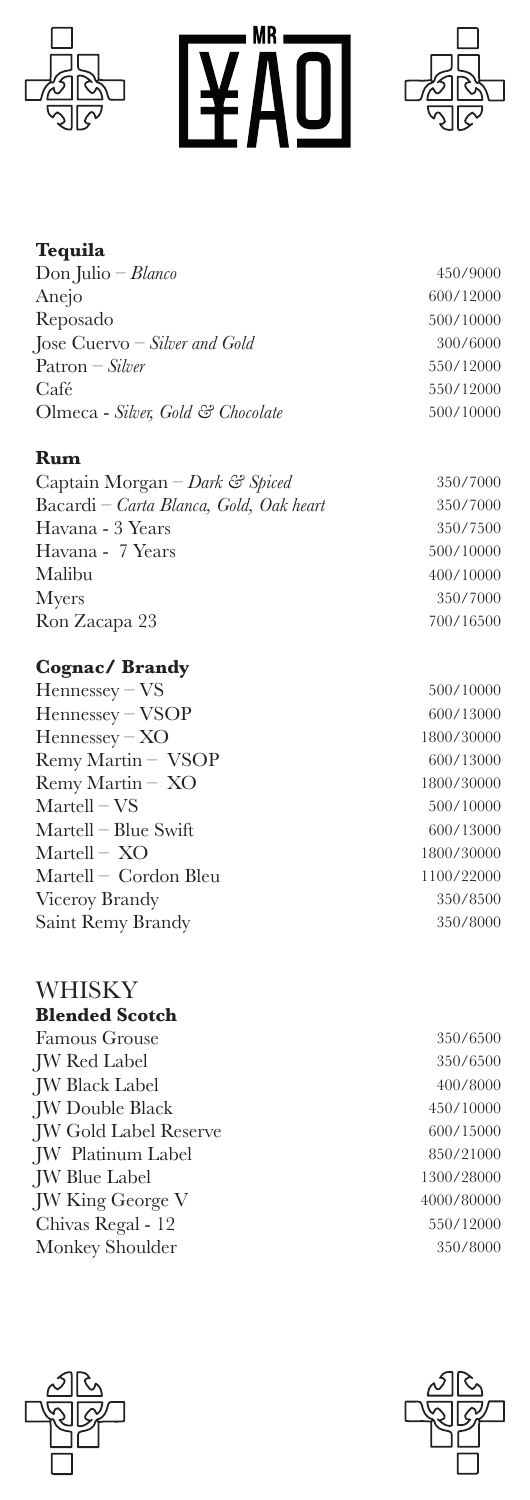

# **Bourbon / Tennessee**

Bulleit Jack Daniel – *Regular* Jack Daniel – *Honey* Gentleman Jack Jack Daniel – *Silver Select* Jack Daniel – *Silver Barrel*

# **Irish**

Jameson Jameson Black Barrel Tullamore Dew Original Tullamore Dew - *12 Years*

# **Single Malts**

Cardhu 12 Years Talisker Talisker Storm Singleton of Duff Town Singleton Tail Fire Glenmorangie - *Original, Nectar D or, Quinta Ruben, Lasanta* Glenfiddich 12 years Glenfiddich 15 years Glenlivet 12 years Glenlivet 15 years Laphroaig 10 years

# **Japanese**

Hibiki Nikka Yoichi – 10

#### **CHAMPAGNE Bottle Service Only**

| DOUTE SELVICE OIIIT                    |            |
|----------------------------------------|------------|
| Moet & Chandon – Brut, Rose & Imperial | 2500/14500 |
| Dom Perignon                           | 40000      |
| Veuve Clicquot – Brut, Rose            | 15000      |
| <b>Taittinger Brut</b>                 | 14000      |
| G.H. Mumm Cordon Rouge – Brut, Rose    | 16000      |

# **Sparkling Wine** *By Glass & Bottle*

| Prosecco Blue, Italy                  | 1500/6000 |
|---------------------------------------|-----------|
| Swartland Cuvee Brut, SA              | 800/3500  |
| Life is to Celebrate Moscato Rose, SA | 3200      |





400/9000 400/8500 400/9000 600/12000 700/15000 750/16000

> 350/6000 400/9000 350/6000 400/9000

500/11000 550/12000 550/13500 400/9000 450/11000 600/12000 400/8000 600/12000 450/9500 550/13000 600/14000

1500/32000 2000/23000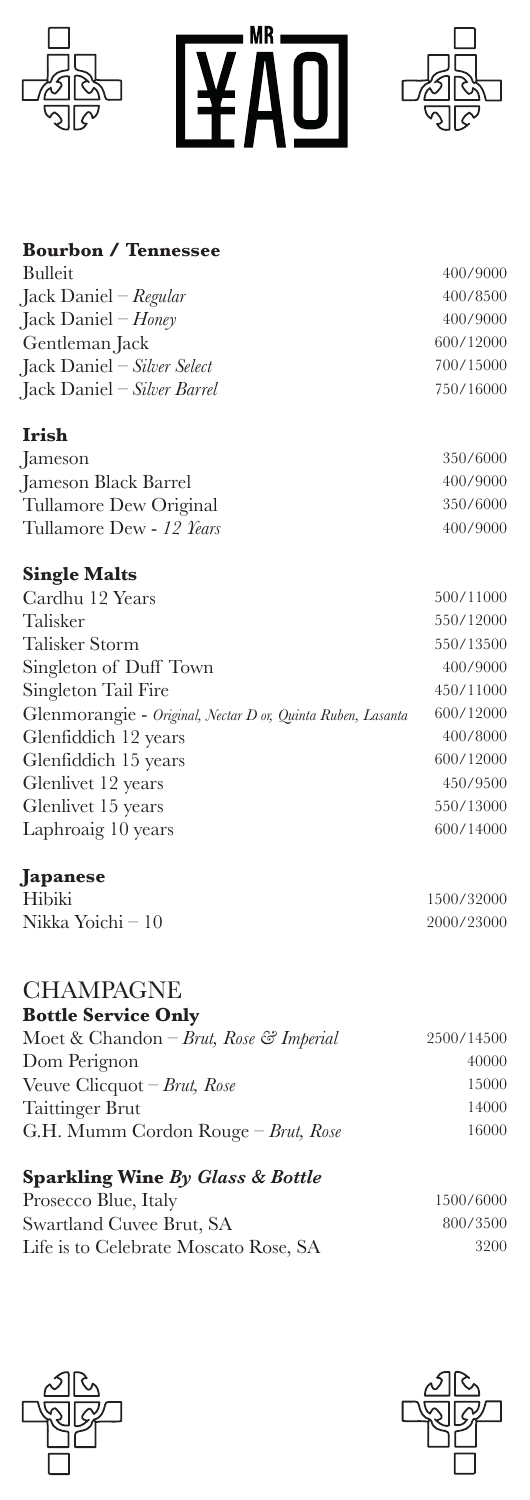





#### **Rose Wine** *By Glass & Bottle* Van Loveren Rosé South Africa Teperberg Zinfandel Blush, Israel Noble Dry Rose, South Africa Nederburg Rose, South Africa 700/3500 750/4000 700/3000 3200

# **Sweet Wine** *By Glass & Bottle*

| Robertson - Red & Wine, SA            | 3200     |
|---------------------------------------|----------|
| Birds & Bees - Red & White, Argentina | 3200     |
| Noble Sweet Red & White, South Africa | 600/3000 |

# **Red Wine** *By Glass & Bottle*

| 800/4000 |
|----------|
| 4000     |
| 700/3000 |
| 3200     |
| 3500     |
| 4000     |
| 700/3000 |
| 6000     |
| 7000     |
| 6500     |
|          |

# **White Wine** *By Glass & Bottle*

| Gamla Chardonnay, Israel                     | 800/4000 |
|----------------------------------------------|----------|
| Teperberg Riesling, Israel                   | 800/4000 |
| Wolf Blass Eagle Hawk Chardonnay, Australia  | 700/3000 |
| Van Loveren Pinot Grigio, South Africa       | 3000     |
| Frontera Late Harvest, Chile                 | 3000     |
| Noble Dry White, South Africa                | 700/3500 |
| Penfolds Koonunga Hill Chardonnay, Australia | 7000     |
| Golden Kaan Sauvignon Blanc, New Zealand     | 6500     |
| Matua Sauvignon Blanc, New Zealand           | 5500     |
| Nederberg Chardonnay Viognier, South Africa  | 4500     |
|                                              |          |

#### **Sake**

Hatuksuru Honjo Karakuchi Azure Ginjo





4000 7000 9000